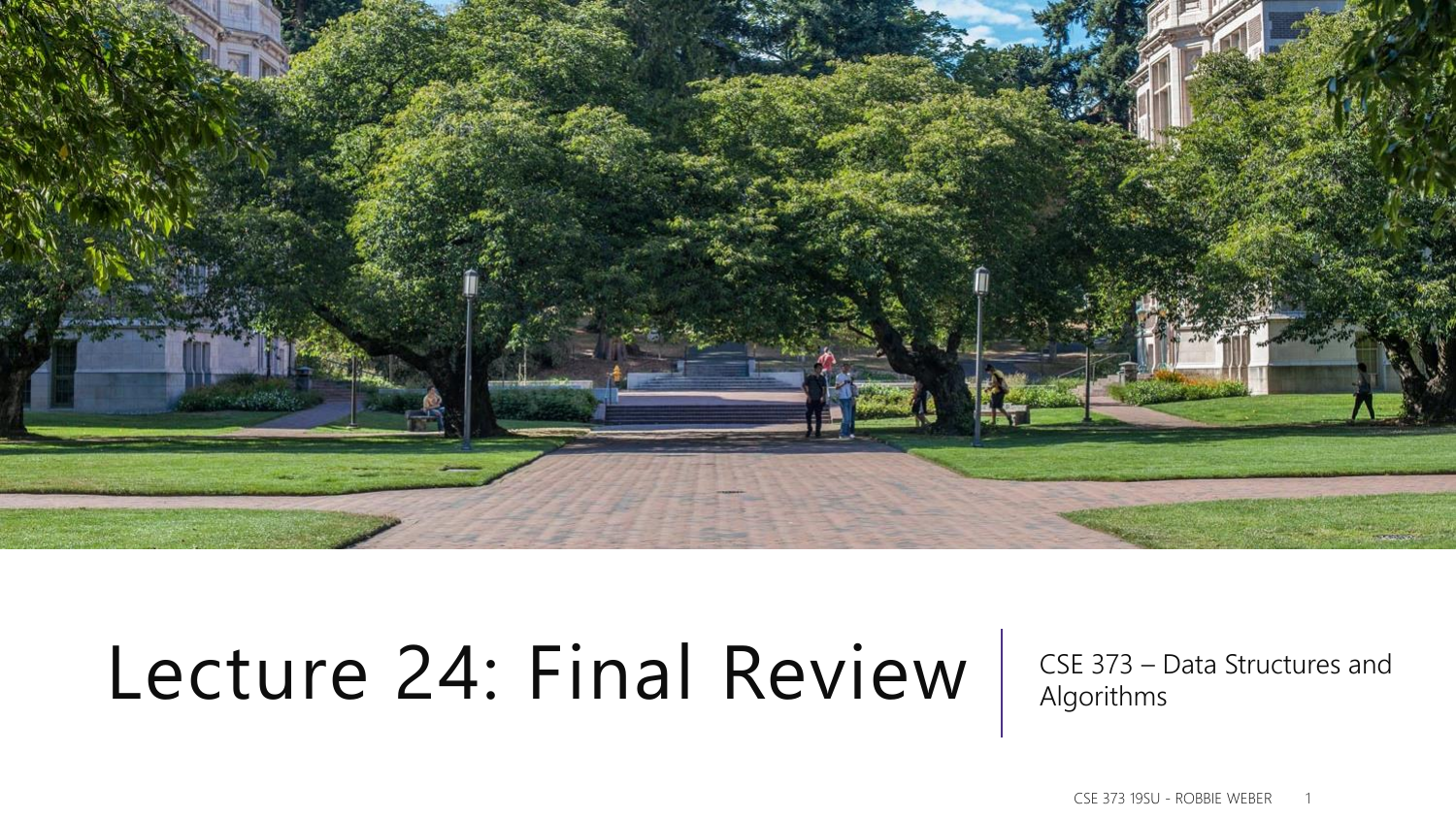### Administrivia

Please fill out:

- Course evaluations (for both section and lecture) so the TAs and I can improve
- Our custom feedback form [https://docs.google.com/forms/d/e/1FAIpQLSfeTAECzu98RSgPfiAIYL8zlCcE1\\_mIFFp6gTJLlctMxoehFA/viewform](https://docs.google.com/forms/d/e/1FAIpQLSfeTAECzu98RSgPfiAIYL8zlCcE1_mIFFp6gTJLlctMxoehFA/viewform) so we can improve the course, and you can get extra credit!

There's a topics list:

- [https://courses.cs.washington.edu/courses/cse373/19su/files/exams/topics\\_19su.pdf](https://courses.cs.washington.edu/courses/cse373/19su/files/exams/topics_19su.pdf) (It's a pdf linked on the exams page instead of just being on the exams page)

Go to your officially registered section tomorrow for part 1!

- Remember no note sheet tomorrow
- But you will have the same identities sheet as the midterm.

Part 2 will be here on Friday

- Note sheet with same rules as midterm (one 8.5" x 11" sheet of paper)
- And we'll give you the same identities sheet again.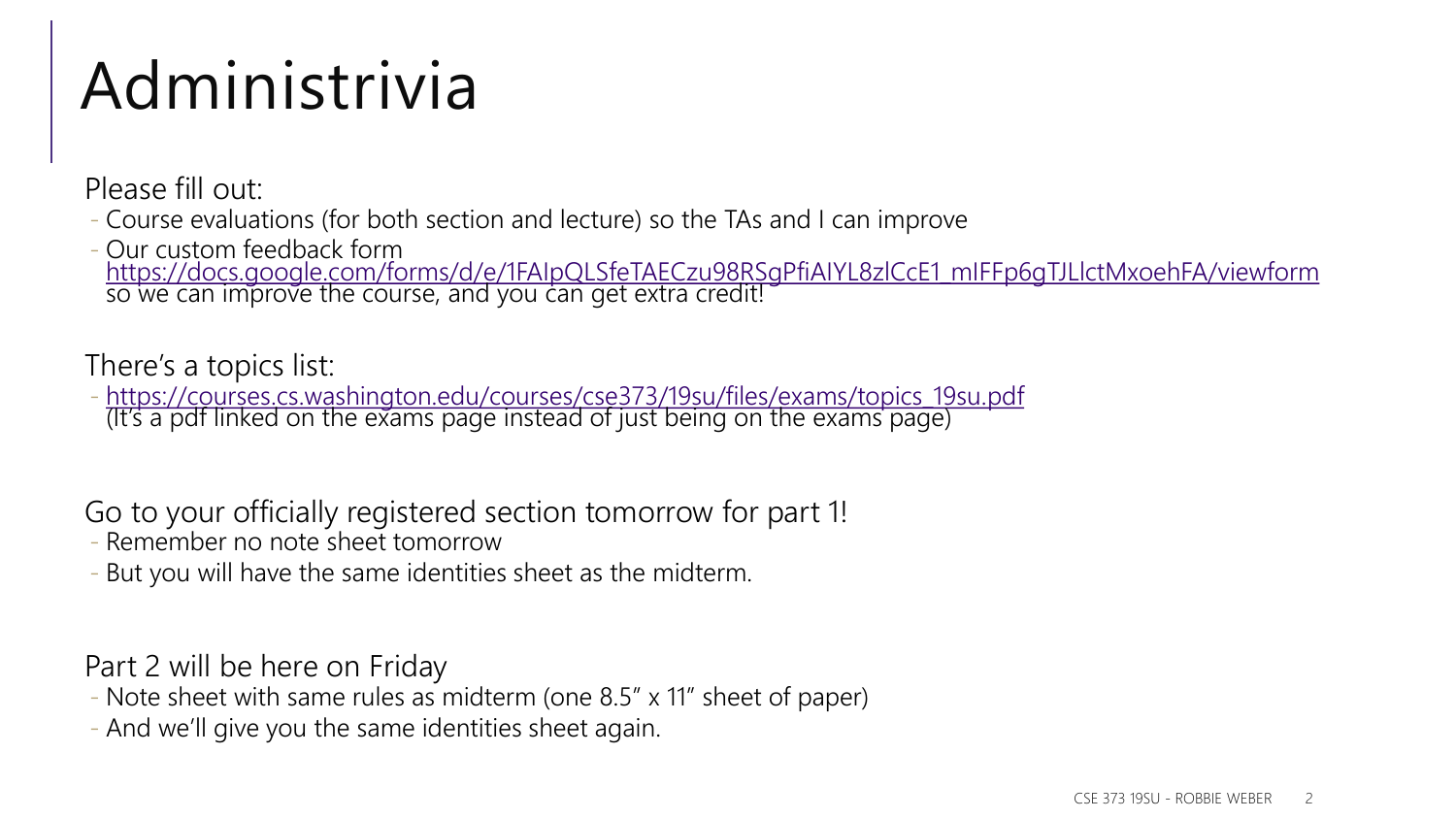# Disneyland Scenario #3

You're a Disneyland employee, working the front of the Splash Mountain line. Suddenly, the crowd-control gates fall over and the line degrades into an unordered mass of people.

Sometimes you can tell who was in line before who; for other groups you aren't quite sure. You need to restore the line, while ensuring if you knew A came before B before the incident, they will still be in the right order afterward.

What are the vertices?

What are the edges?

What are we looking for?

What do we run?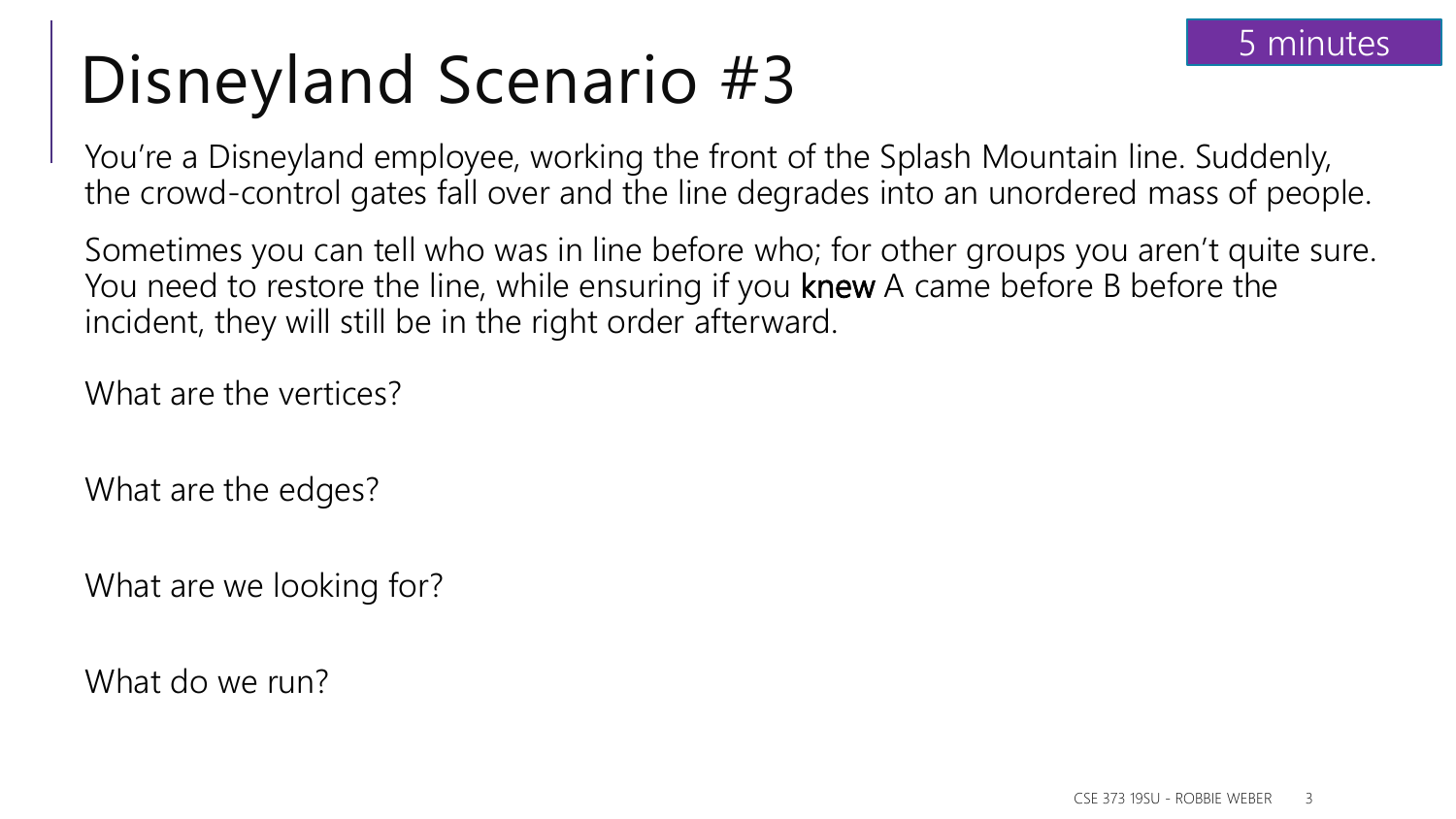# Disneyland Scenario #3

You're a Disneyland employee, working the front of the Splash Mountain line. Suddenly, the crowd-control gates fall over and the line degrades into an unordered mass of people.

Sometimes you can tell who was in line before who; for other groups you aren't quite sure. You need to restore the line, while ensuring if you knew A came before B before the incident, they will still be in the right order afterward.

What are the vertices? People

What are the edges?

Edges are directed, have an edge from X to Y if you know X came before Y.

What are we looking for?

- A total ordering (i.e. a line) consistent with all the ordering we do know.

What do we run?

- Topological Sort!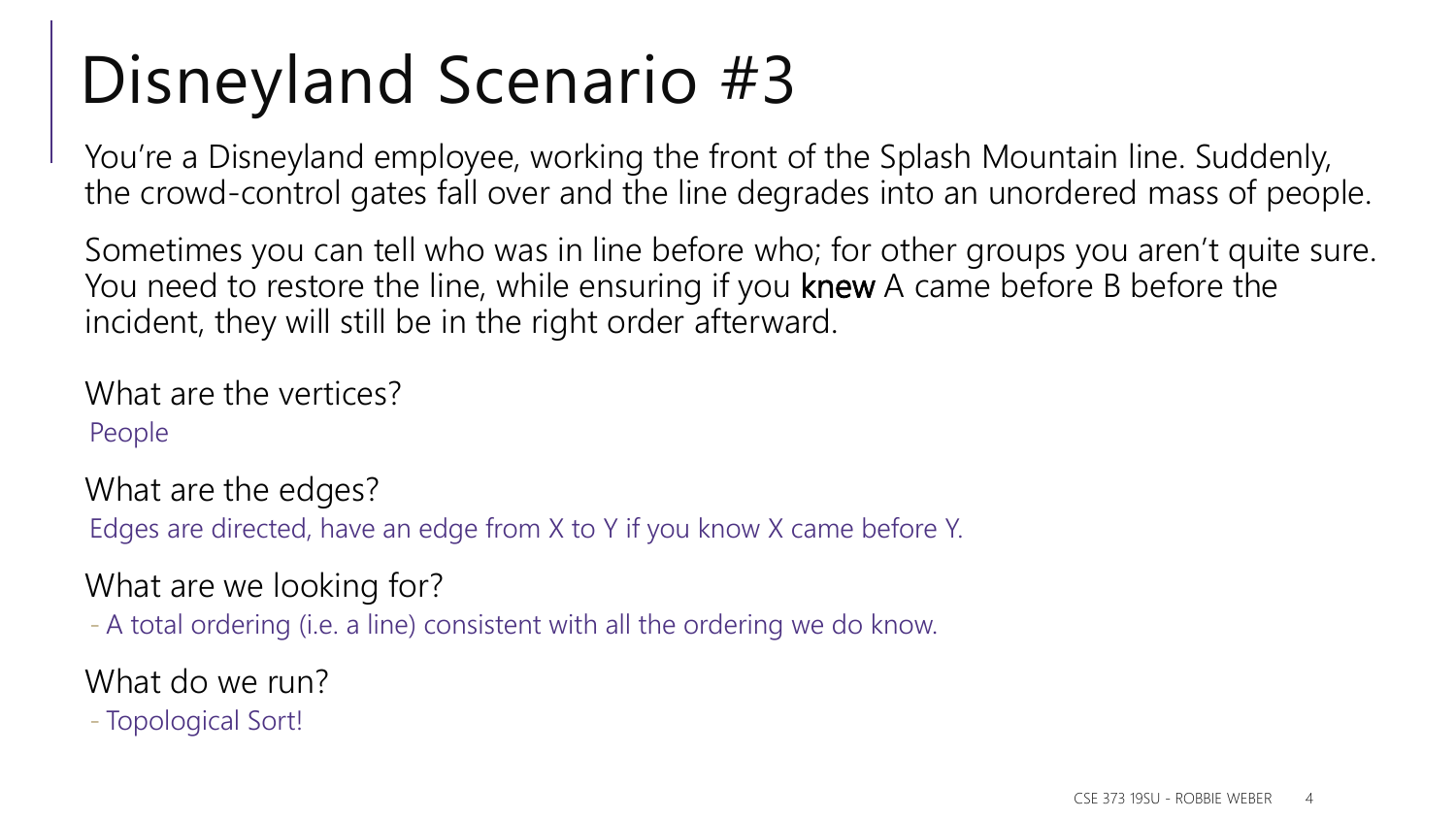## More Graph Modeling

You have three jars, one holds 3 cups, another 5 cups, and the last 9 cups.

You can:

- Fill a jar with water (to the top)
- Dump all the water from a jar (leaving none inside)
- Pour the contents of one jar to another. Stopping when either the first jar runs out or the second jar becomes full.

Your goal is to get exactly 7 cups of water into the jar that holds up to 9 cups, and no water in both of the other jars.

Describe an algorithm to find a set of movements to do (or determine that none exists)

Hint: this is a graph modeling problem!!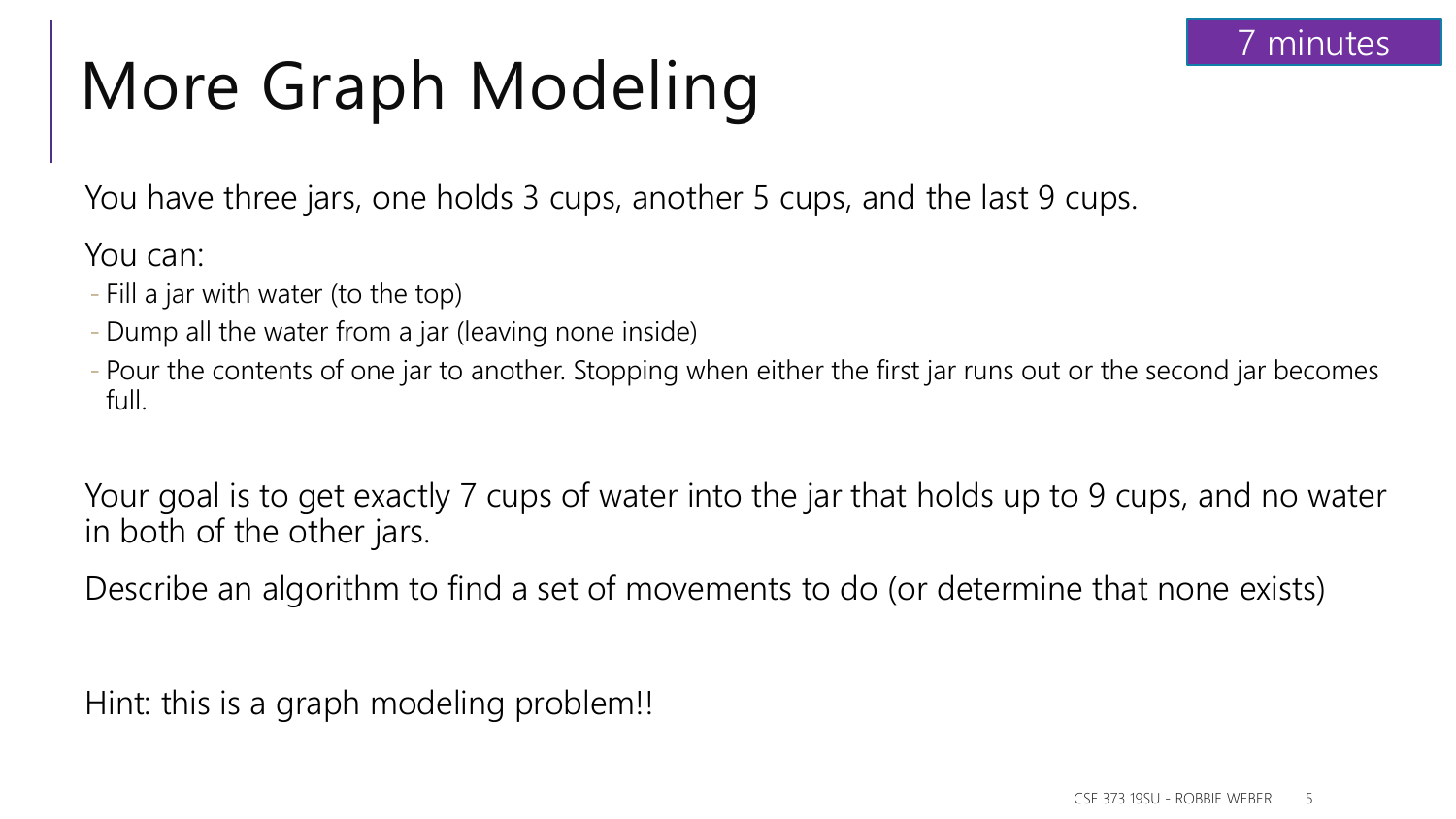## More Graph Modeling

You have three jars, one holds 3 cups, another 5 cups, and the last 9 cups.

What are the vertices?

- Have a vertex for each possible "state" we could be in
- e.g. "jar 1 contains 2 cups of water, jar 2 contains 4 cups of water, jar 3 is empty" Call this state (2,4,0)

What are the edges?

- Have an edge from state A to state B if a single operation will take you from A to B
- For example, we have an edge from: (2,4,0) to (1,5,1) because we can pour from jar 1 into jar 2 until it's full and enter the second state.
- Edges are directed (e.g. we can't get from (1,5,1) back to (2,4,0)

What are we looking for?

 $-$  A set of steps to get from  $(0,0,0)$  to  $(0,0,7)$ 

Algorithm?

- Just need a path (not the shortest one). To make simpler, add a "dummy target" accessible from any good final state. Now run [B/D]FS from (0,0,0) and see if you can get to (0,0,7)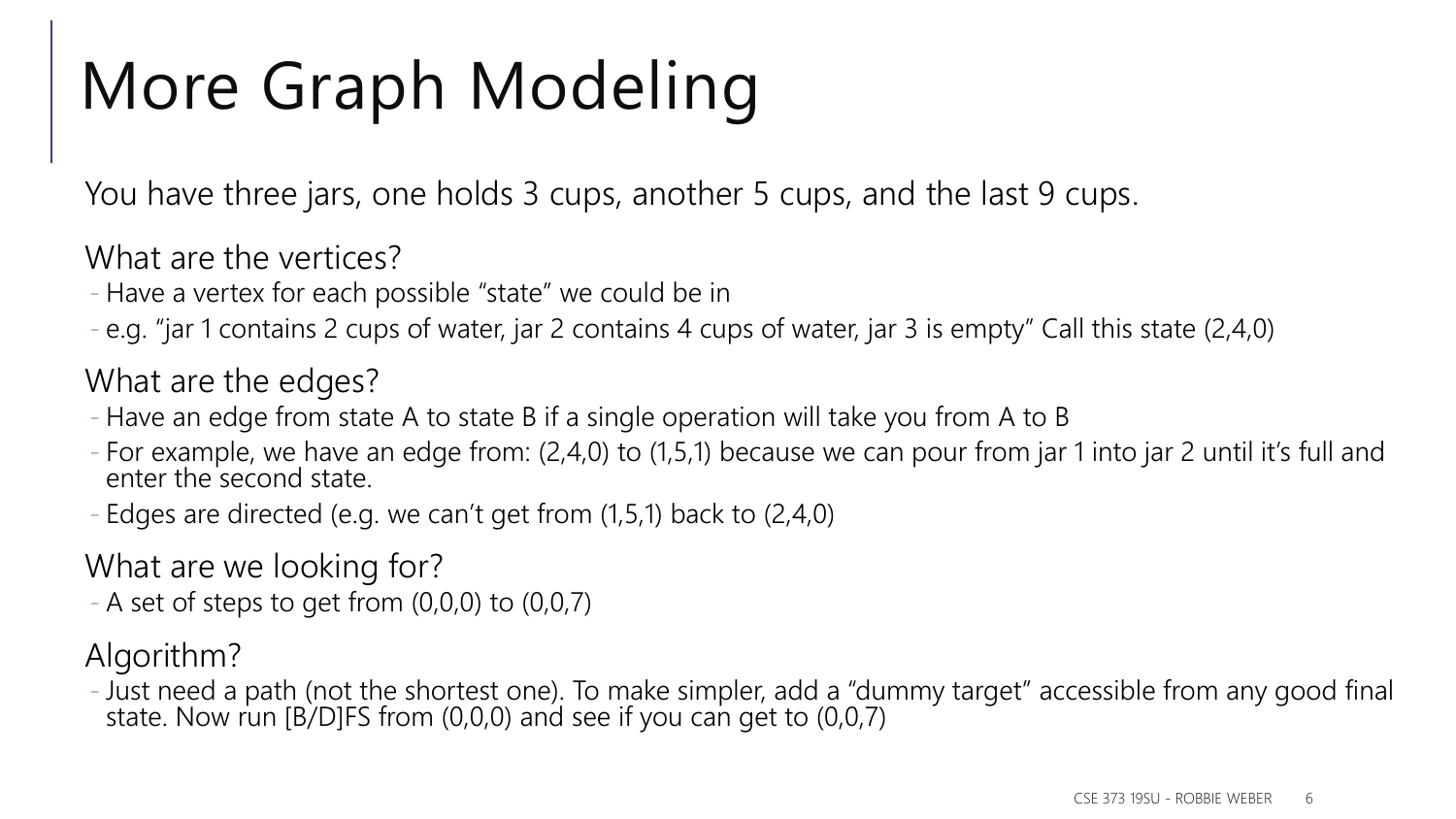## Even More Graph Modeling

You and your friends are going to get dinner on the Ave after the final. You'll leave straight from the exam, but you don't know which of the restaurants on the Ave you'll go to yet. You'd like to know in advance how to get from the exam to any of the restaurants as quickly as possible.

What are the vertices?

What are the edges?

What are we looking for?

Algorithm?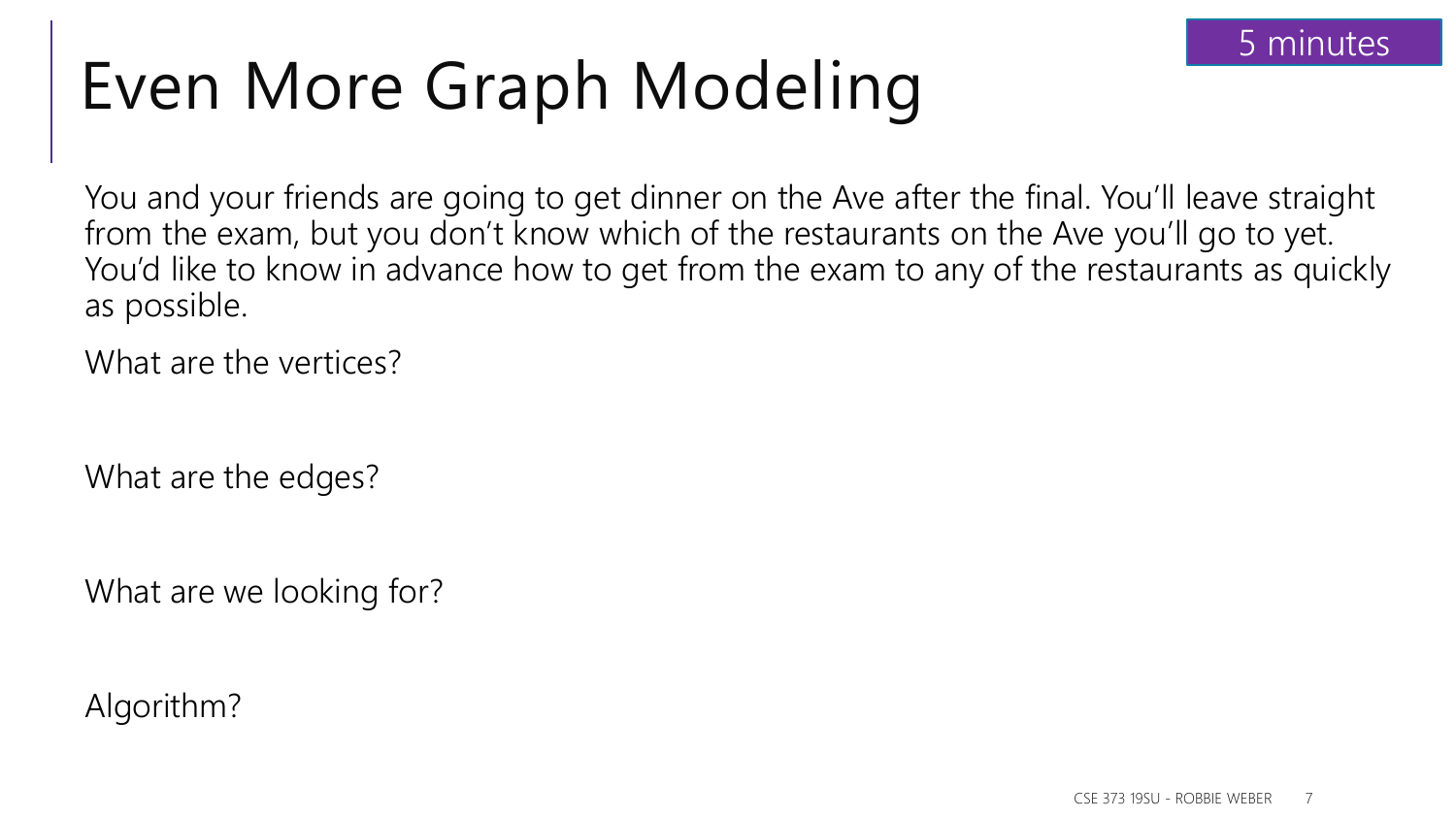## Even More Graph Modeling

You and your friends are going to get dinner on the Ave after the final. You'll leave straight from the exam, but you don't know which of the restaurants on the Ave you'll go to yet. You'd like to know in advance how to get from the exam to any of the restaurants as quickly as possible.

What are the vertices?

- Vertex for PAA, every restaurant on the Ave, and probably a bunch of "locations" in-between

What are the edges?

- Sidewalks or any other direct connections between our vertices.

- Weighted? – yes! Time it takes to walk along the sidewalk

- Directed? – Maybe. Does it take longer to walk one direction than the other? If not undirected is fine.

What are we looking for?

- Shortest path from PAA to every restaurant

Algorithm?

- Dijkstra's, with PAA as source. Automatically find distances to all possible targets. Can reconstruct paths using predecessor pointers for any destination we need.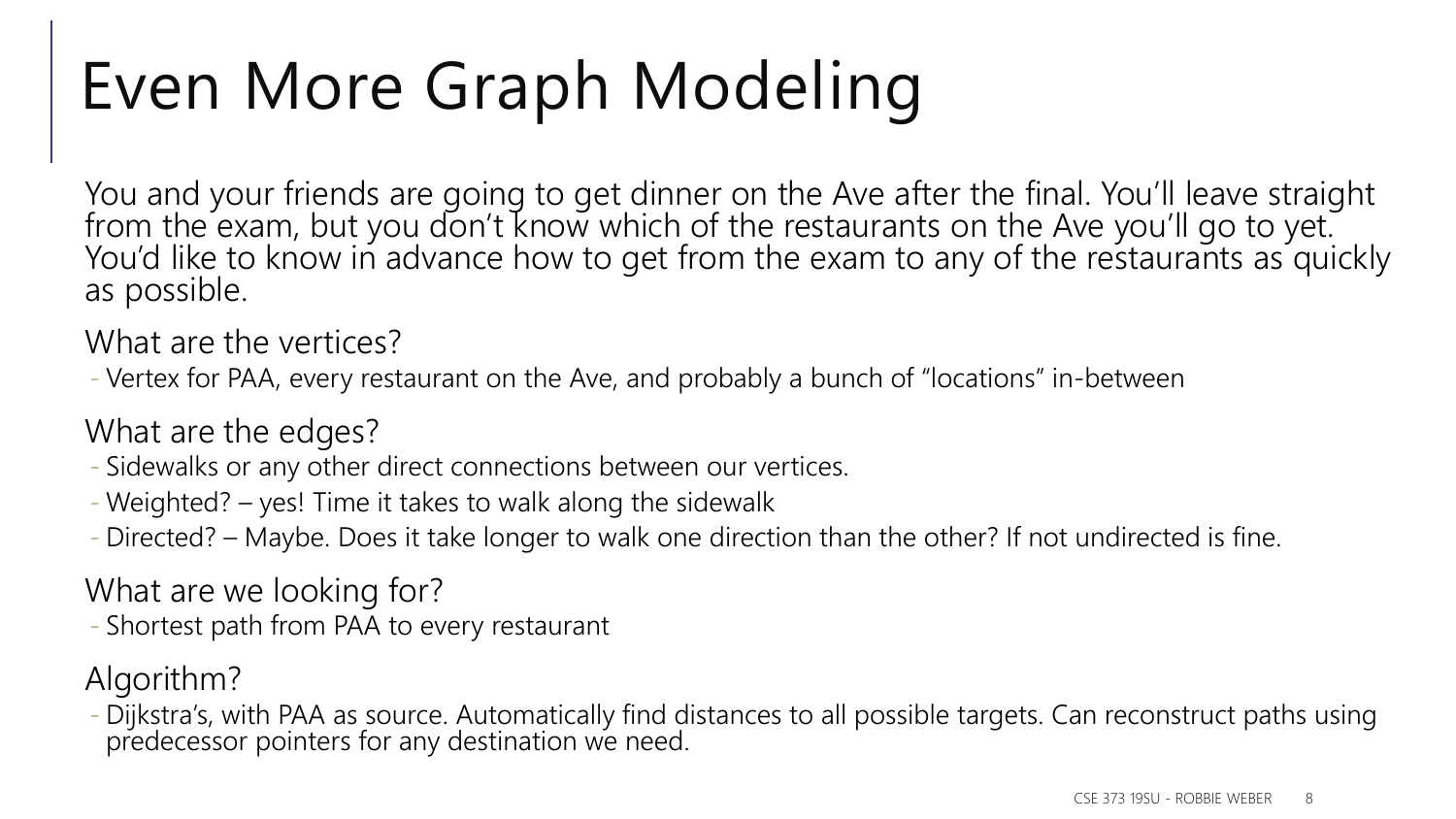}

```
//counts the number of vertices reachable from source.
public void countElements(Graph g, Vertex source){
      ChainedHashSet<Vertex> seen = new ChainedHashSet<>();
      Queue<Vertex> toProcess = new Queue<>();
      toProcess.enquque(source);
      seen.put(source);
      int numReachable = 1; //count v itself.
      while(!v.isEmpty()){
             Vertex curr = toProcess.dequeue();
             for(Vertex v : curr.outNeighbors()){
                    if( !seen.contains(v) )
                          seen.put(v);
                          count++;
             }
      }
      return count;
```
What is the in-practice running time of this code?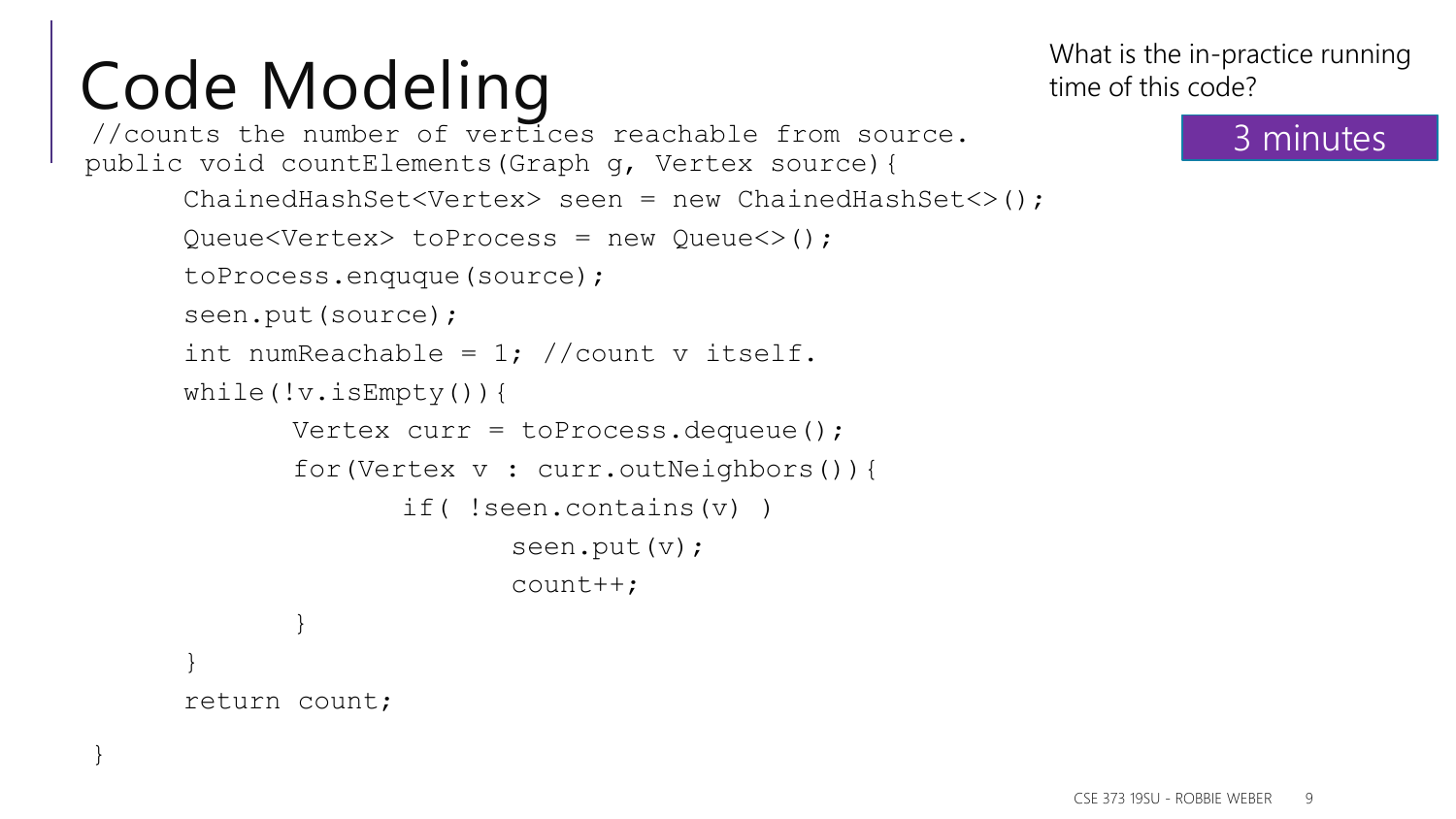What is the in-practice running time of this code?

```
//counts the number of vertices reachable from source.
     public void countElements(Graph g, Vertex source){
            ChainedHashSet<Vertex> seen = new ChainedHashSet<>();
            Queue<Vertex> toProcess = new Queue<>();
            toProcess.enquque(source);
            seen.put(source);
            int numReachable = 1; //count v itself.
            while(!v.isEmpty()){
                 \sqrt{ } Vertex curr = toProcess.dequeue();
fimes each call is O(1) for (Vertex \,\mathrm{v}\, : curr.outNeighbors()){
                           if( !seen.contains(v) )
                                   seen.put(v);
                                   count++;
                    }
            }
            return count;
      }
                                                            Happens at most m times
                                                             In-practice, each call is O(1) time.
Happens at most n^{-1}time.
                                       Total in-practice time: O(m + n)
```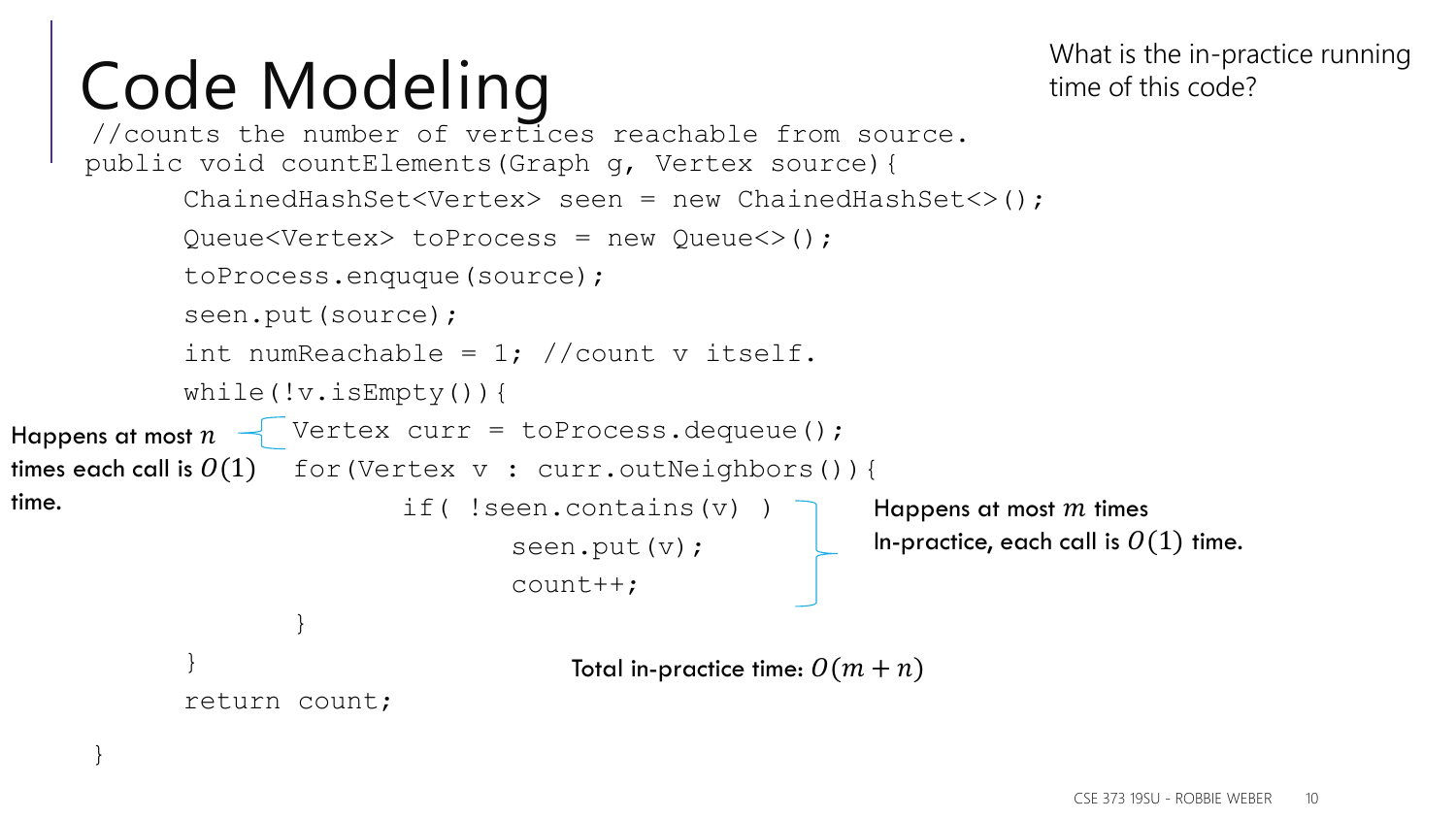}

```
//counts the number of vertices reachable from source.
public void countElements(Graph g, Vertex source){
      ChainedHashSet<Vertex> seen = new ChainedHashSet<>();
      Queue<Vertex> toProcess = new Queue<>();
      toProcess.enquque(source);
      seen.put(source);
      int numReachable = 1; //count v itself.
      while(!v.isEmpty()){
             Vertex curr = toProcess.dequeue();
             for(Vertex v : curr.outNeighbors()){
                    if( !seen.contains(v) )
                          seen.put(v);
                          count++;
             }
      }
      return count;
```
What is the worst-case running time of this code?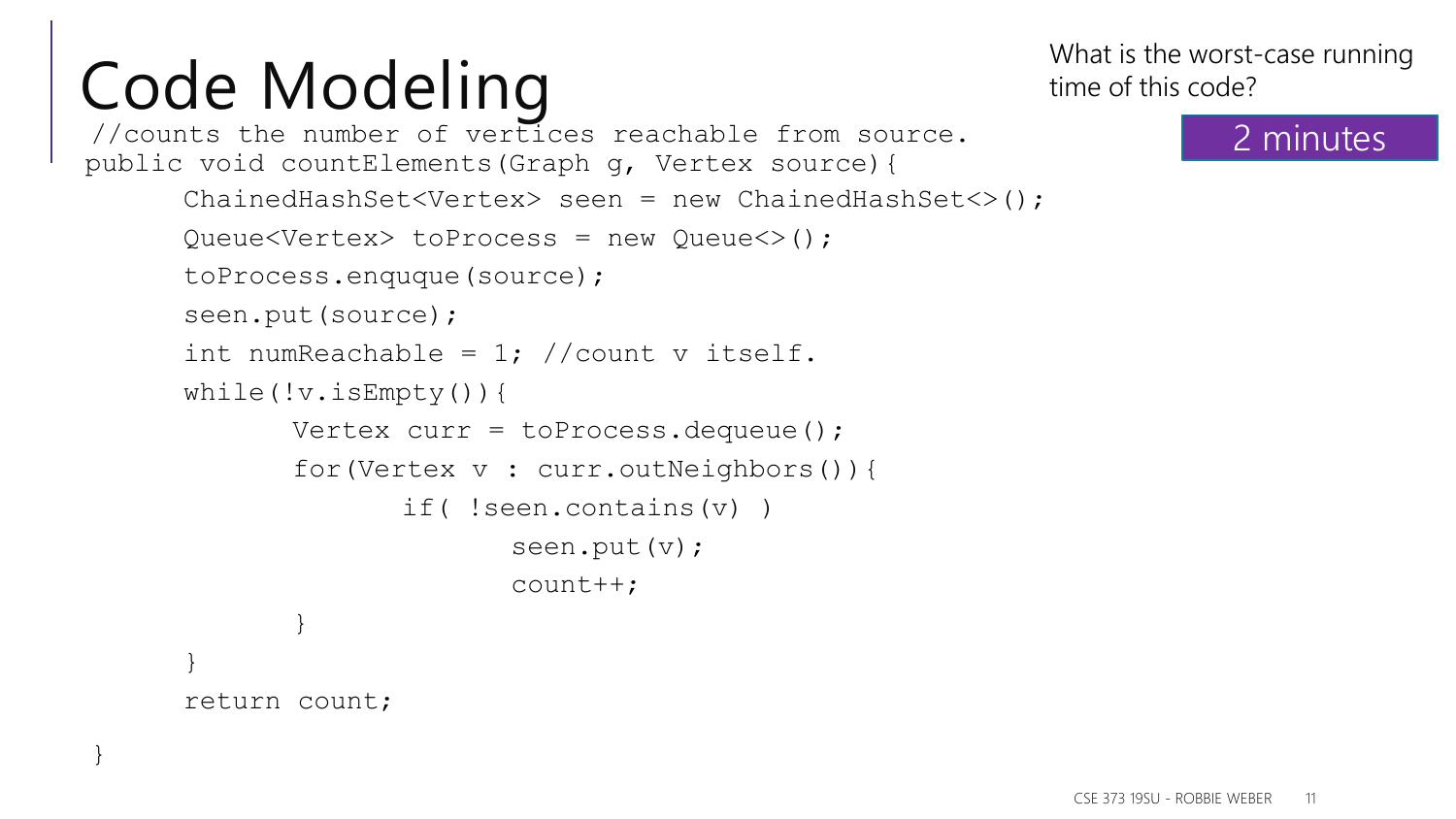}

What is the worst-case running time of this code?

```
//counts the number of vertices reachable from source.
     public void countElements(Graph g, Vertex source){
            ChainedHashSet<Vertex> seen = new ChainedHashSet<>();
            Queue<Vertex> toProcess = new Queue<>();
            toProcess.enquque(source);
            seen.put(source);
            int numReachable = 1; //count v itself.
            while(!v.isEmpty()){
                 \sqrt{ } Vertex curr = toProcess.dequeue();
fimes each call is O(1) for (Vertex \,\mathrm{v}\, : curr.outNeighbors()){
                            if( !seen.contains(v) )
                                    seen.put(v);
                                    count++;
                    }
            }
            return count;
                                                              Happens at most m times
                                                              Worst-case, most contains calls take 
                                                              \Theta(n) time (everything collides)
Happens at most n^{-1}time.
                                        Total in-practice time: O(m(m + n)) = O(m^2 + mn)
```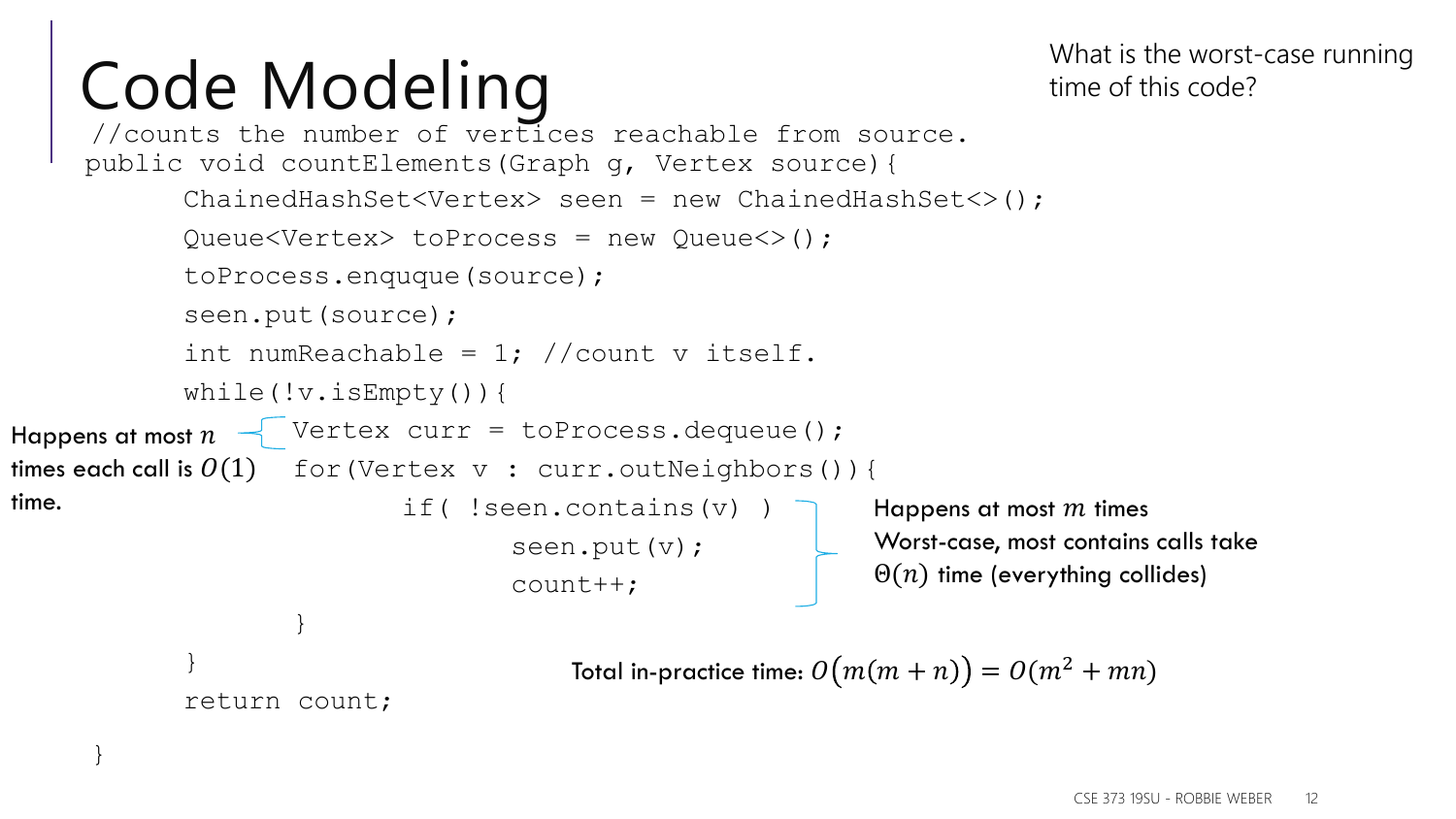# Sorting Design Decision

You and your friends can never agree on which of the  $n$  restaurants on the Ave to eat dinner at. You made a dataset of all the restaurants and their important properties.

You want to be able to sort the dataset, under the following circumstances:

1. A friend will yell out what they care about (e.g. show me them ordered by average meal price), and you want to ensure that when someone new yells a new requirement you break ties with the previous ordering.

2. Your friends get impatient. You need to ensure no single execution of the sort takes too long.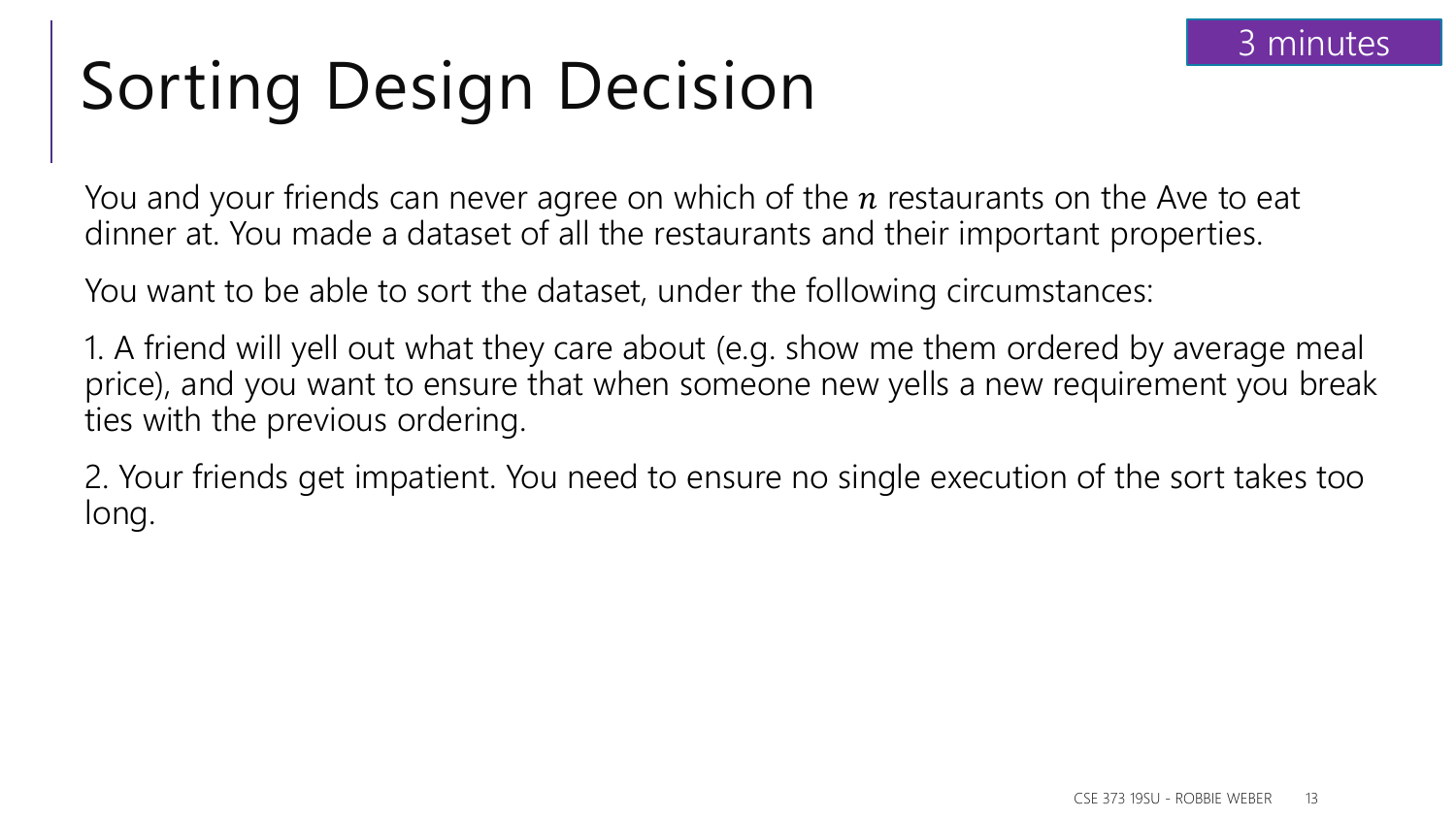# Sorting Design Decision

You and your friends can never agree on which of the  $n$  restaurants on the Ave to eat dinner at. You made a dataset of all the restaurants and their important properties.

You want to be able to sort the dataset, under the following circumstances:

1. A friend will yell out what they care about (e.g. show me them ordered by average meal price), and you want to ensure that when someone new yells a new requirement you break ties with the previous ordering.

2. Your friends get impatient. You need to ensure no single execution of the sort takes too long.

Requirement 1 means a stable sort is required. Requirement 2 means you want worst-case  $O(n \log n)$ . Merge sort meets both of those requirements (none of our other sorts do).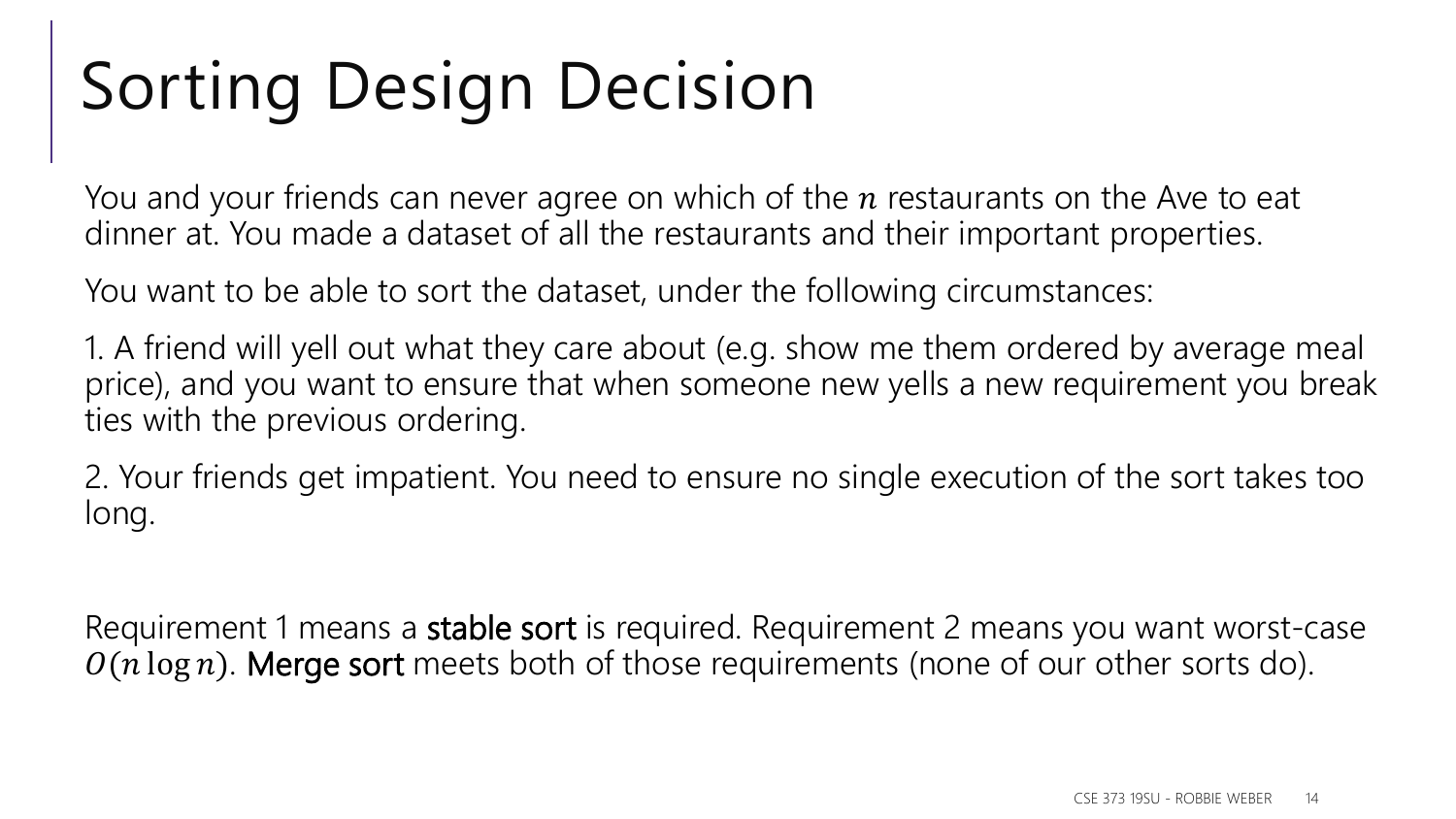## Design Decision

You and your friends can never agree on which of the  $n$  restaurants on the Ave to eat dinner at. Tired of all the yelling and sorting, you decide on another solution.

All of you will rank the restaurants from 1 to  $n$ , and a value  $k$  will be chosen, then:

```
For(each friend f)
    For(i = 0; i < k; i++)
      if only one restaurant remains, go there.
      else remove f's least favorite remaining restaurant as a possibility
    End For
```
End For

If more than one restaurant remains, pick a remaining restaurant at random. What ADT(s) would you want to use in this problem?

What data structures would you use to implement them?

How do you use these structures to execute this algorithm? What is the running time of the steps you have to do? (Don't try to find the overall time of the algorithm; it depends on way too many factors to cleanly analyze)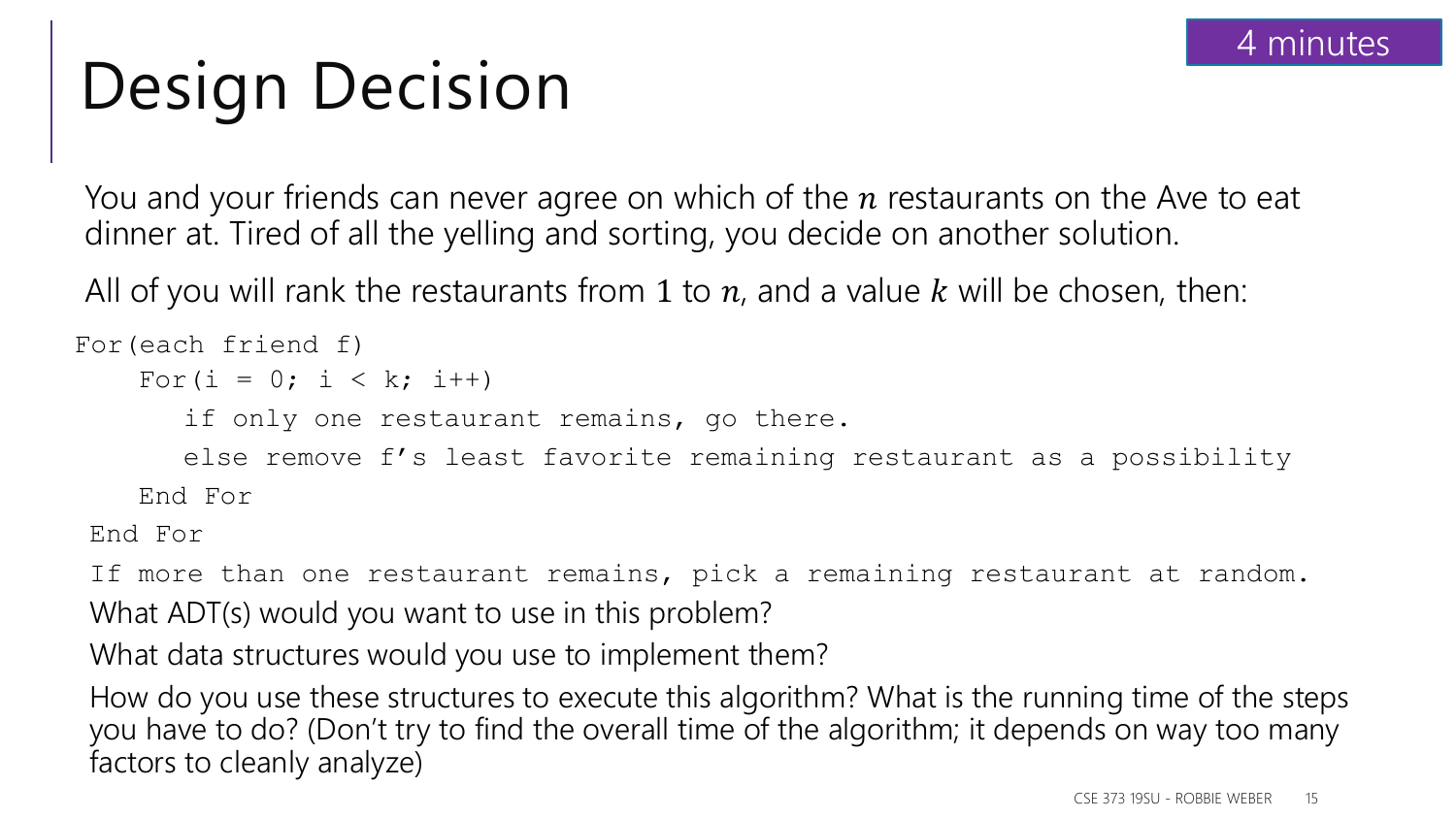### Design Decision

Many possibilities. Here are two:

Doubly-Linked list implementation of List ADT; List contains restaurants objects that know everyone's rankings

- Finding restaurant to delete involves iterating over list to find restaurant to delete  $(0(n))$
- And deleting it  $O(1)$

Heap implementation of priority queue; queue contains restaurant objects that know everyone's rankings

- When we start processing a new person, buildHeap according to their preferences  $O(n)$
- To remove least favorite restaurant just remove min  $O(\log n)$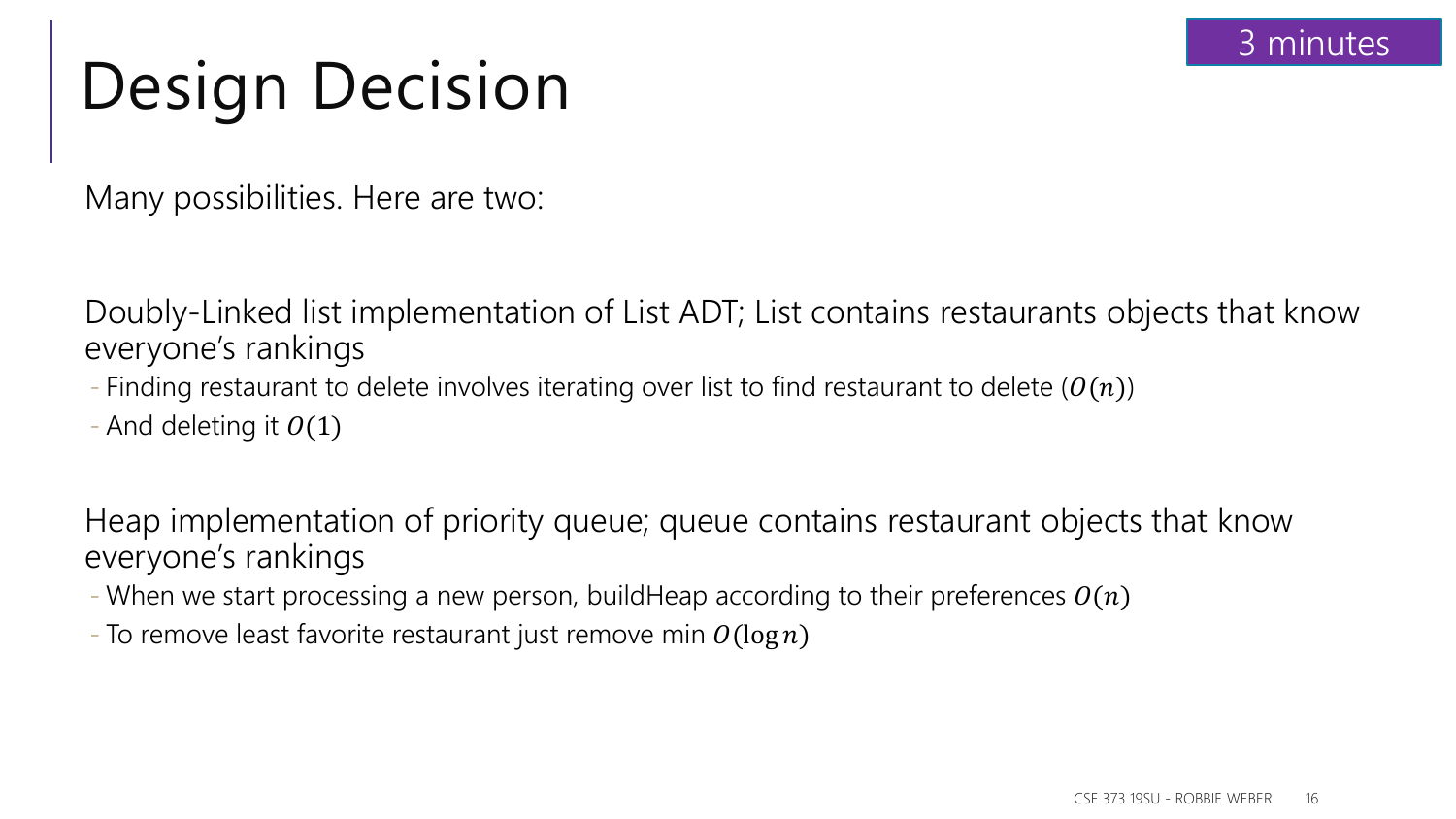### Design Decision

Here's another!

Have a set of remaining restaurants and a list for each person's preferences.

Use a hash set for the restaurants.

To choose:

- Iterate from the end of each person's preference, if the set still has the restaurant, remove it. Else move up one in the list until you've deleted  $k$ .
- Worst case lookup in the lists?  $O(1)$  (either use an arraylist, or implement a custom "reverse order" iterator)
- In-practice time for each lookup and delete?  $O(1)$
- Worst case time for each lookup and delete?  $O(n)$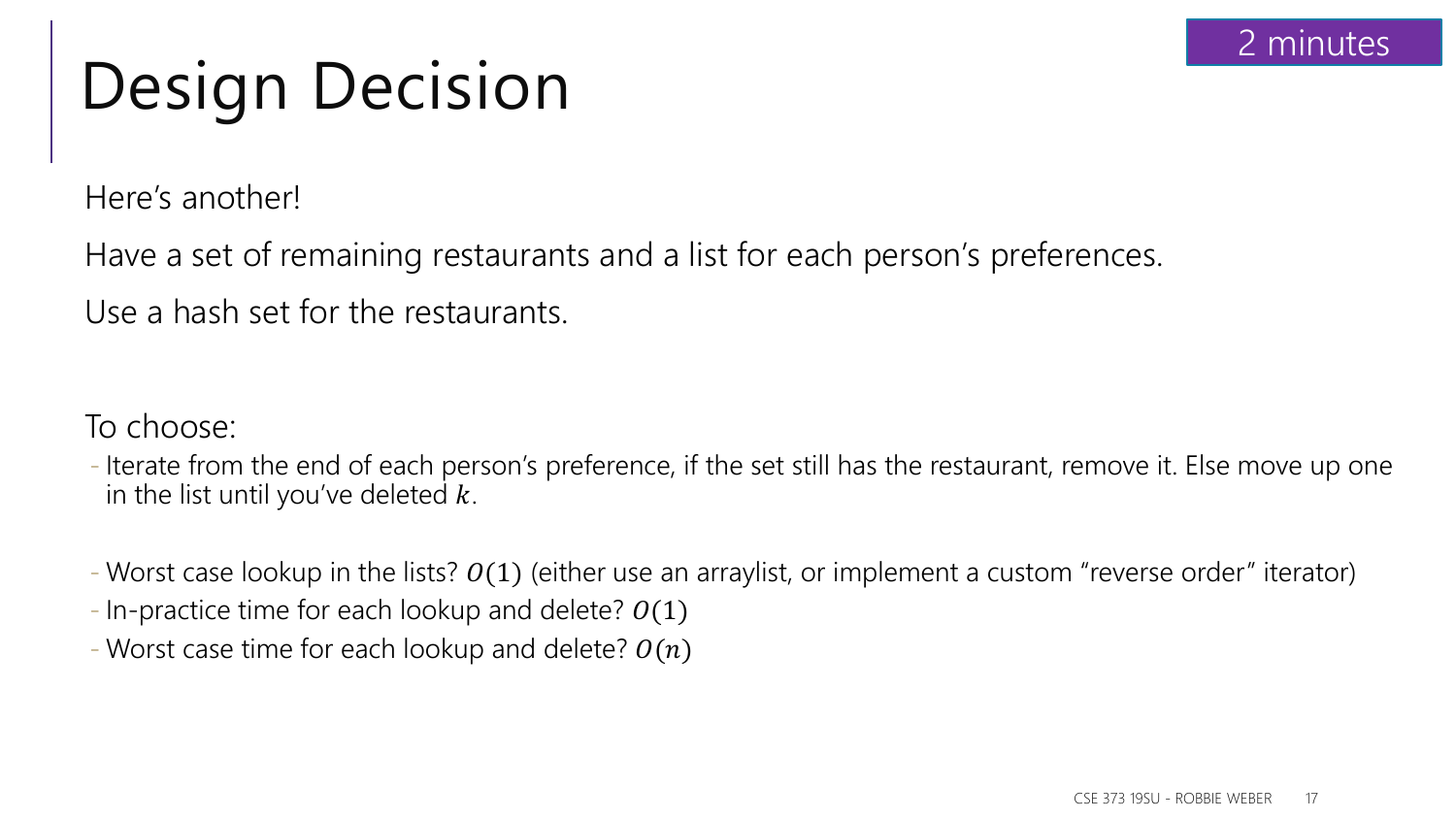## P/NP

We'll only ask multiple choice questions on P vs. NP.

**The set of all decision problems that have an algorithm that runs in**   $\bm{n}$  ( $\bm{n}$   $\bm{n}$ ) for some constant  $k.$ **P (stands for "Polynomial")**

#### **NP (stands for "nondeterministic polynomial")**

The set of all decision problems such that if the answer is YES, there is a proof of that which can be verified in polynomial time.

#### **NP-complete**

Problem B is NP-complete if B is in NP and for all problems A in NP, A reduces to B in polynomial time.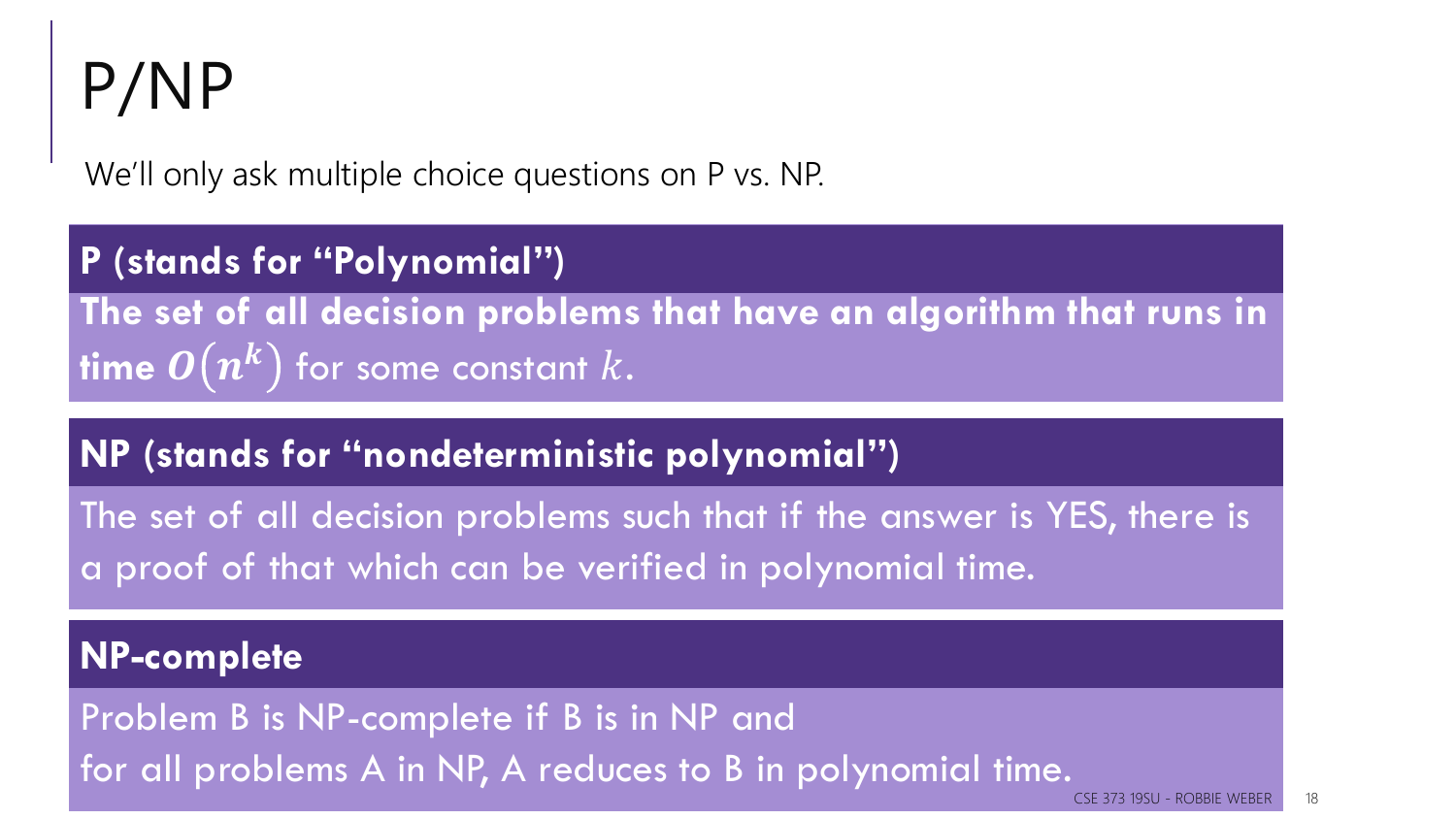#### Sample questions:

Which of the following problems is NP-complete? a) 3-SAT b) Minimum Spanning Tree c) 2-Coloring

Which of the following would solve the P vs. NP?

- a) Finding a polynomial time algorithm for 3-SAT
- b) Showing there is no polynomial time algorithm for 2-SAT
- c) Reducing 2-SAT to 3-SAT

Which of the following is not a thing to try when you think the problem you want to solve might be NP-complete?

- a) See if your problem is a special case that does have an efficient algorithm.
- b) Try an approximation algorithm.
- c) Implement a polynomial time algorithm for 3-SAT